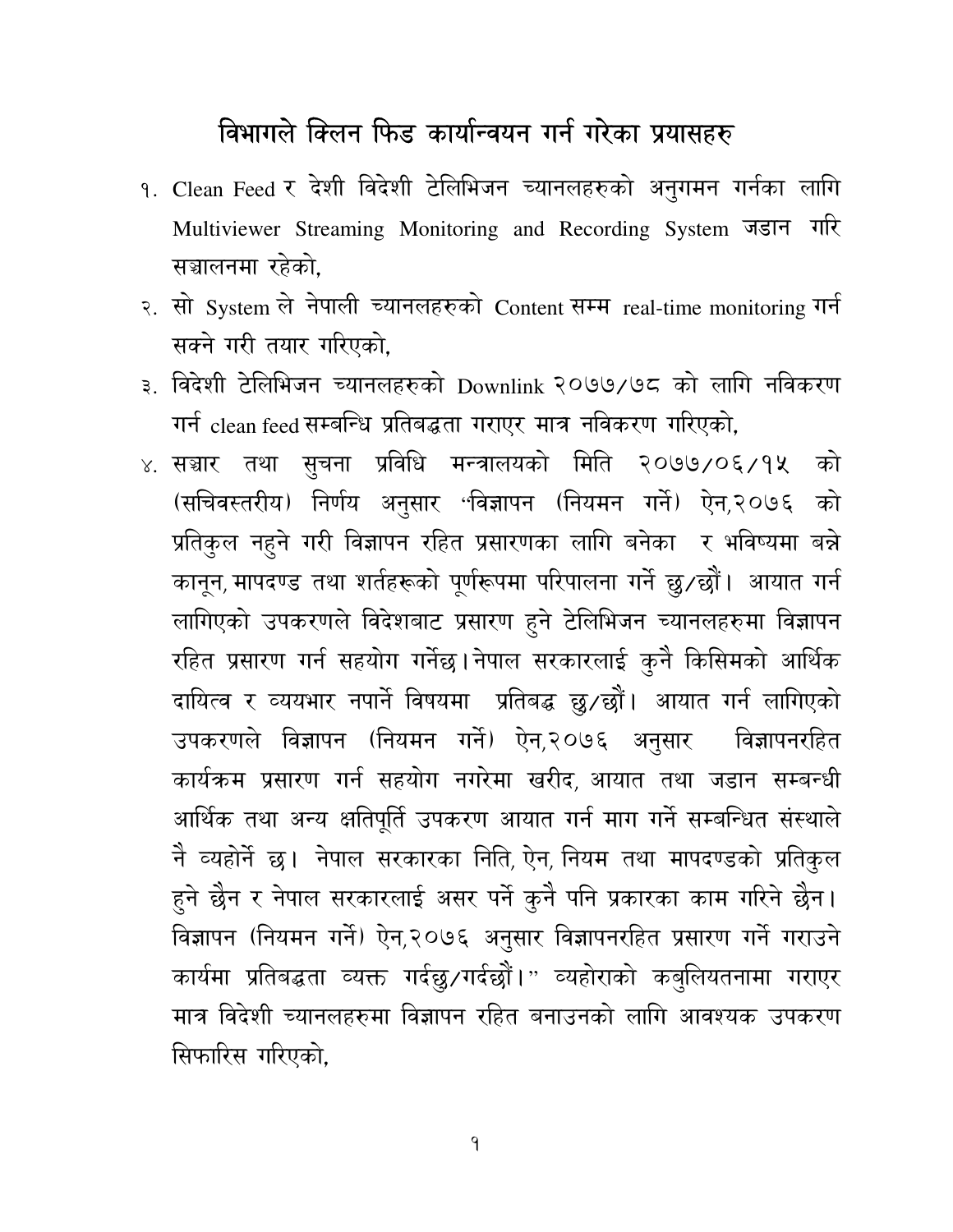- ५. नेपालभर वितरण गर्ने डिजिटल केबुल नेटवर्क, IPTV, MMDS, DTTB तथा DTH प्रविधिमा आधारित प्रसारण ∕वितरक संस्थाहरुले समेत आफ्नो नेटवर्कबाट अनुगमन गर्नका लागि उक्त उपकरणमा फाईवर, IRD लगायतको जडान भई रहेको र कार्यान्वयनको चरणमा रहेको.
- ६. Multiviewer Streaming Monitoring and Recording System को प्राविधिक तालिम सम्पन्न भएको.
- ७. विद्युत आपूर्तिको अवस्था २५ के.भि.ए. मात्र क्षमता भएकोमा ऊर्जा, जलस्रोत तथा सिंचाइ मन्त्रालय र नेपाल विद्युत प्राधिकरण सँग अनुरोध गरी हाल १०० के.भि.ए. विद्युत आपूर्ति हुने गरी क्षमता अभिवृद्धि भएको,
- ८. विदेशी मुद्रा सिफारिस गर्दा समेत Cleanfeed सम्बन्धि प्रतिबद्धता गराएर सिफारिस गर्ने गरिएको.
- ९. क्लिन फिड सम्बन्धि गठित अनुगमन समितीको पटक-पटक बैठक बसि क्लिन फिड सम्बन्धि विभिन्न विषयमा छलफल र प्रतिवेदन तयार गर्ने कार्य गरिएको.
- १०. Monitoring and Recording Systemको Backup Power को लागिटेन्डर आवाहन भई सकेको र मुल्याङकनको प्रकियाको चरणमा रहेको ।